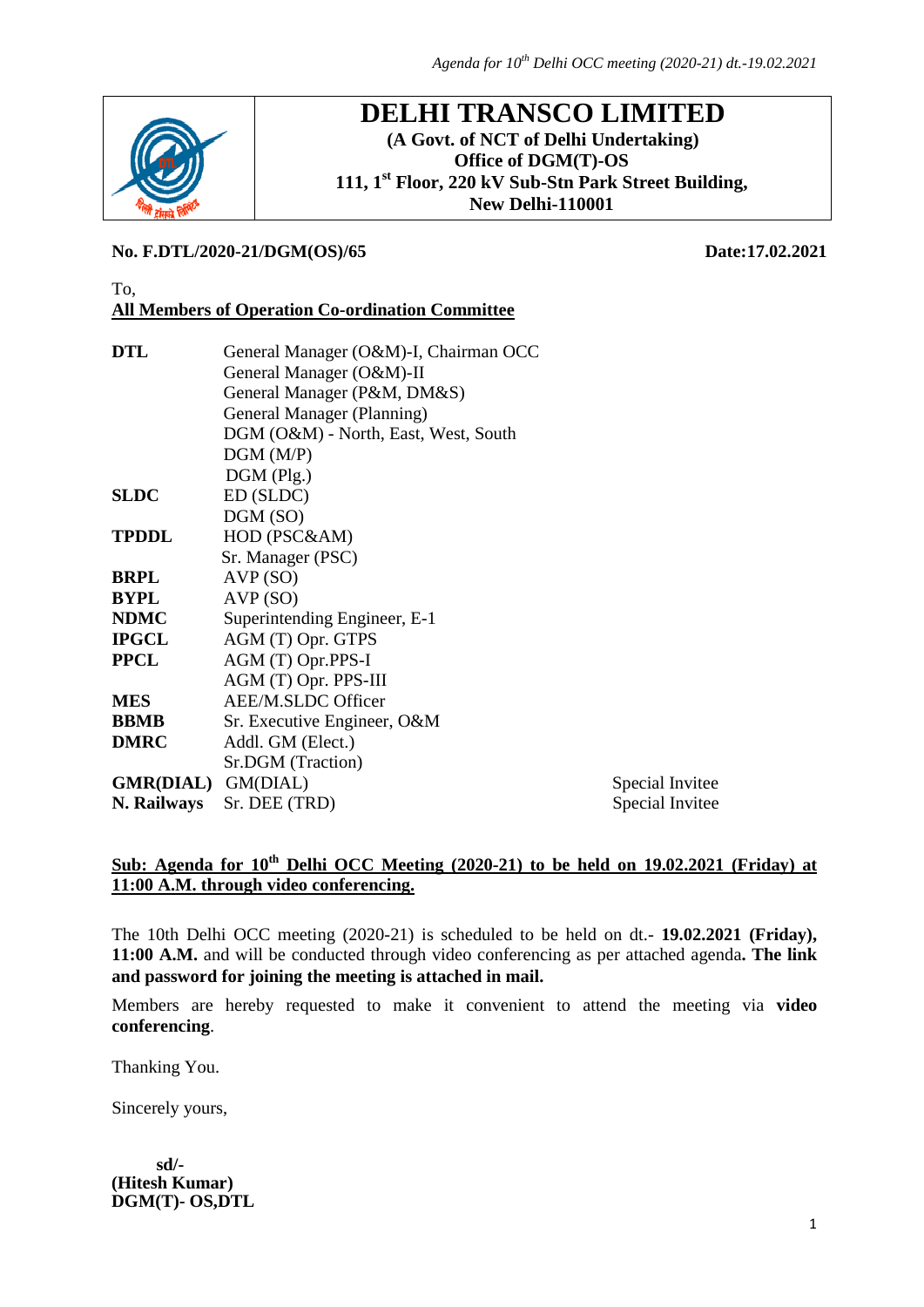# **DELHI TRANSCO LIMITED**

(Regd. Office: Shakti Sadan, Kotla Road, New Delhi-110002)

## **AGENDA FOR DELHI OCC MEETING NO. 10/2020-21**

| Date        | $\mathbf{r}$ | 19.02.2021                            |
|-------------|--------------|---------------------------------------|
| <b>Time</b> | $\mathbf{r}$ | 11:00 AM                              |
| Venue       | $\mathbf{L}$ | Via Video conferencing                |
|             |              | In O/o-GM(O&M)-I, Delhi Transco Ltd., |
|             |              | 220 kV Sub-Stn Park Street Building,  |
|             |              | New Delhi-110001                      |

## **1. Confirmation of minutes of 09th Delhi OCC meeting (2020-21) held on dated 27.01.2021.**

The 09th Delhi OCC meeting (2020-21) was held on 27.01.2021 through video conferencing in accordance with the agenda circulated vide letter dt: 21.01.2021. Minutes of the aforesaid OCC meeting were issued on 01.02.2021 and the same was also uploaded on the DTL website.

## **2. Proposed planned shutdowns of DTL for the month of March-2021.**

DTL proposed planned shutdowns for the month of March-2021 (Annexure-I).

#### **(OCC may deliberate)**

#### **3. Survival of Local Island at GTPS/ Pragati.**

During the 20th GCC meeting as per MoM at S.No. 2.4 (9.12) following was discussed:-

"BYPL representative raised the issue of survival and subsequent synchronizing of local islanding at GT/ Pragati.

GCC advised DTL to carry out a joint visit with Discoms and IPGCL/ PPCL to analyze the requirements for sustaining Local Island at GT station". -

The matter was deliberated in the 12th (2018-19) Delhi OCC meeting held on 28.03.2019 and a committee comprising of the following members was constituted for carrying out the abovedesired work at Pragati:-

(i) Sh. SatyendraPrakash, AGM(Elect./C&I), PPS-I, PPCL. (ii) Sh. B.L. Gujar, DGM (Prot.), DTL. (iii) Sh. Bharat Tiwari, MGR(OS), DTL (iv) Sh. Deepak Kumar, AM(T)-Pragati, DTL.

In the 9<sup>th</sup> OCC meeting dt:27.01.2021, DTL/Pragati & PPCL informed that the control wiring works as per finalized scheme has been completed and final testing is also done on 25.01.2021.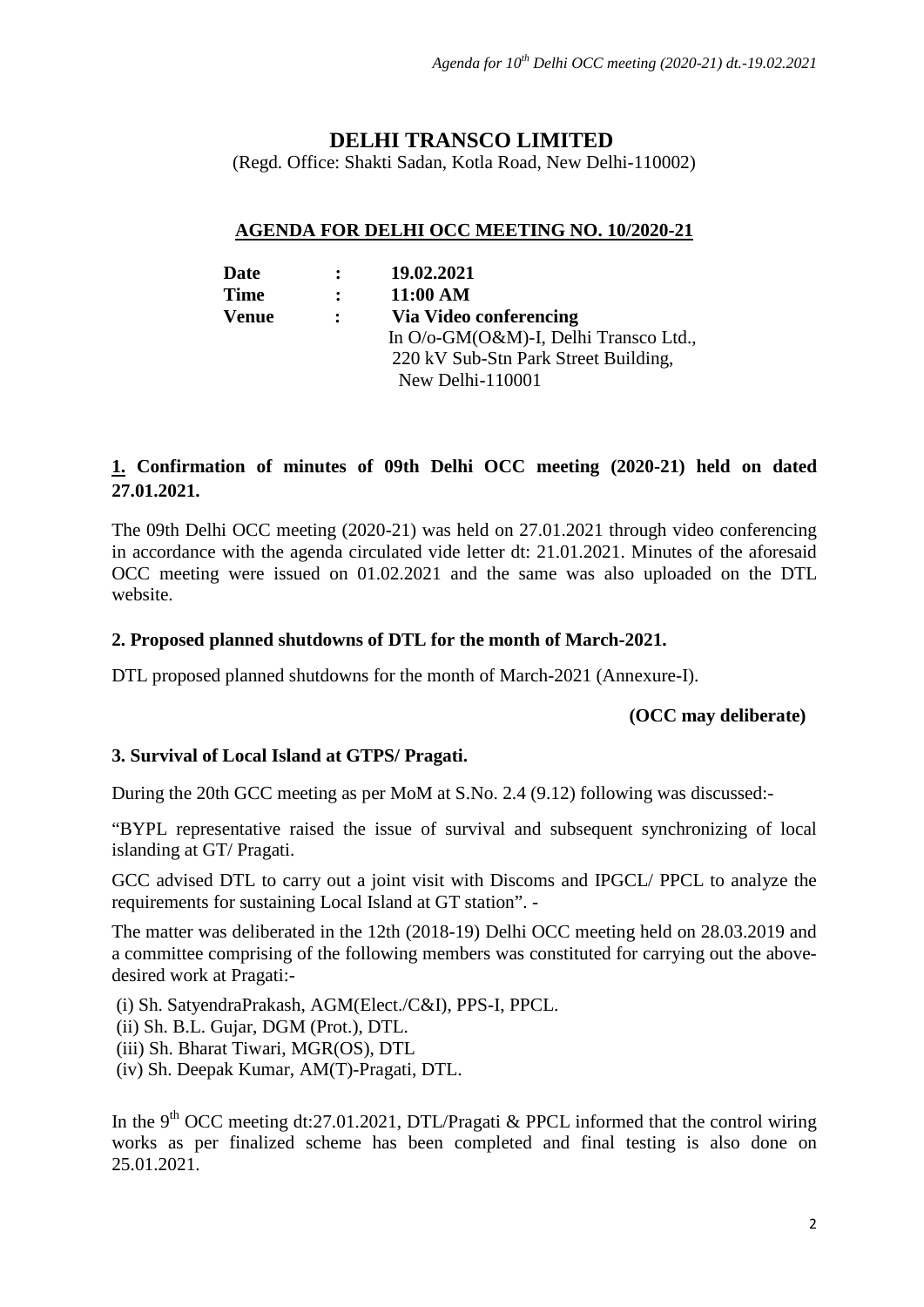SLDC has requested PPCL/Pragati (DTL) to share all the documentation of finalized control scheme for testing (if required).

#### **(Committee may update status)**

### **4. Review of Delhi islanding Scheme**

In  $7<sup>th</sup> OCC$  dt: 25.12.2020, DTL Protection Deptt, informed that the revised Delhi Islanding scheme consists of Delhi local generation as well as generations from Dadri (Unit 1, 2), Dadri gas, and APCPL. At present, the generation from Dadri and APCPL are not being scheduled by DISCOMs. Hence, in the case of Island formation at 47.9Hz as per the approved scheme, there will be a deficient generation for the survival of the island. Thus all DISCOMs may be requested to review the scheduling else islanding of Delhi generators may be conceptualized so that in case of any grid disturbance essential load may be survived through islanding of Delhi generators. In this regard, DISCOMs and Generators under the Delhi Islanding scheme shall submit their comments to Delhi SLDC so that NRPC may be apprised.OCC also advised DISCOMs to submit the bifurcated details in the category of Essential, Critical & Supercritical loads as desired in NRPC OCC.

During the  $8<sup>th</sup>$  OCC meeting dt: 29.12.2020, OCC deliberated on the matter based on submissions from BRPL, BYPL, and TPDDL for review in the existing islanding scheme of the Delhi network. DTL/Protection requested all Discoms to provide actual Critical/ Supercritical load being fed from DISCOM feeder with proper feeder name, name of actual critical/ Supercritical loads such as Hospital/Water treatment/ DMRC/ GMR/ VVIP areas and Name of DTL substation & DISCOM feeder from DTL end.

OCC advised that DISCOMs, DTL & Gencos under the Delhi Islanding scheme shall provide details/ submissions to SLDC for review/ finalization of the Islanding scheme.

## **BRPL, BYPL requested SLDC to share their current status on finalization of Delhi Islanding Scheme.**

## **(BRPL, BYPL, TPDDL & SLDC may update status)**

#### **5. Long/recent Outage/breakdown of elements in Delhi power system.**

Members may update the latest status of following Long/Recent Outage/Breakdowns of elements in the Delhi Power system as under:

| S.N | <b>Element's Name</b>                           | <b>DISCOM</b><br>/DTL | Date and<br>Time of<br>outage | Status of<br>outage<br>as<br>on<br>15.02.2021                |
|-----|-------------------------------------------------|-----------------------|-------------------------------|--------------------------------------------------------------|
|     | $220kV$ OKHLA - $33kV$<br>NEHRU PLACE CKT.-IV   | <b>BRPL</b>           | 22.01.2021                    | PH.<br>'B'<br><b>SINGLE</b><br><b>CABLE</b><br>FAULTY.       |
| 2   | BAY<br>33kV<br>(IP)<br>$-1$<br><b>KILOKRI</b> ) | <b>BRPL</b>           | 29.01.2021                    | 'R'<br>PH.<br><b>SINGLE</b><br><b>CABLE</b><br><b>FAULTY</b> |
| 3   | PEERAGARHI<br>220kV<br>33kV MADIPUR CKT.        | <b>BRPL</b>           | 02.02.2021                    | 'Y'<br><b>SINGLE</b><br>PH.<br><b>CABLE</b><br>FAULTY.       |